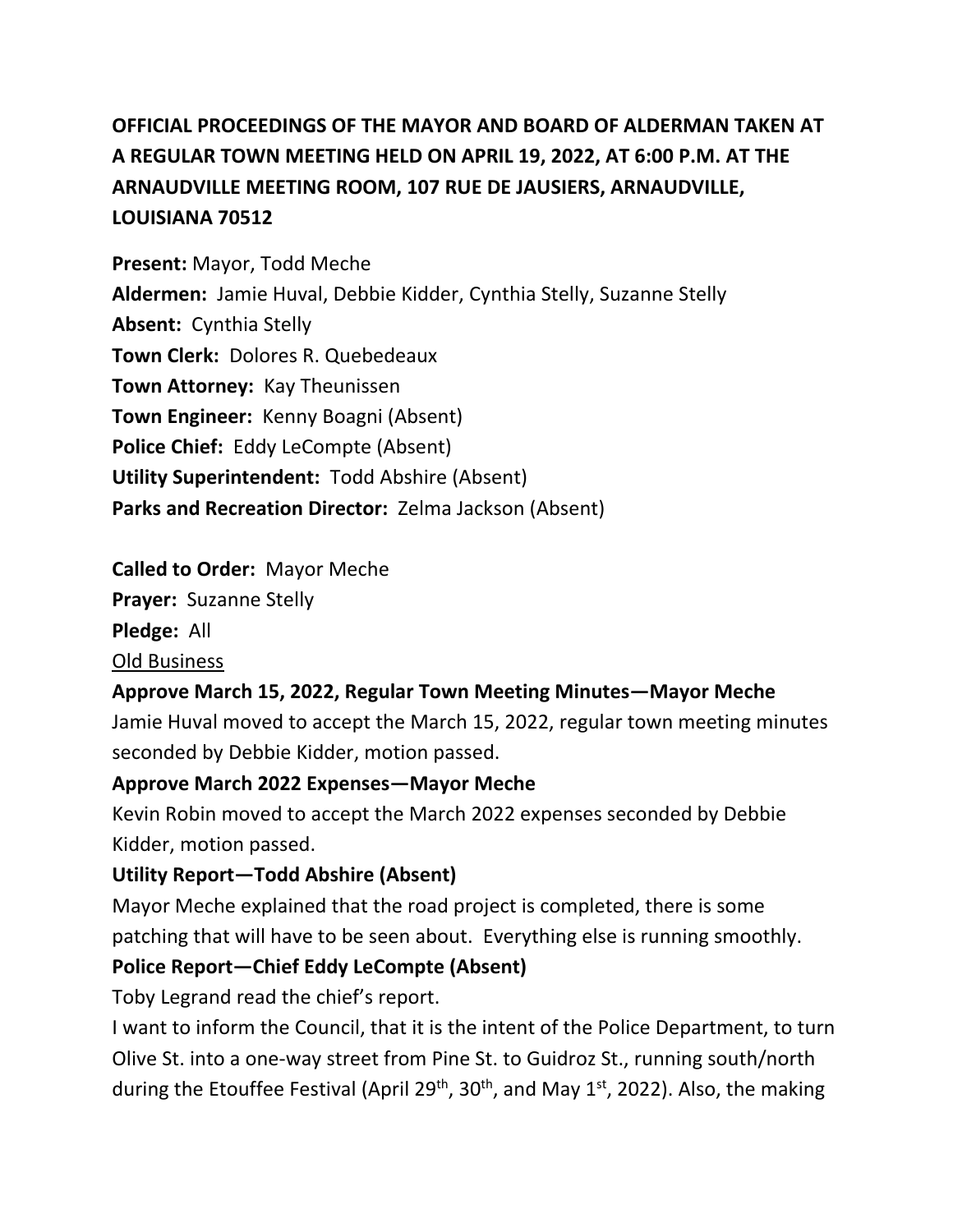of Front St., from Guidroz St. to Union St., a one-way running north/south. Will result in the creation of a circle around the festival grounds.

Patrol office Christian Deville is graduating from the POST Academy on Wednesday April 20<sup>th</sup>, 2022, being held by the St. Martin Parish Sheriff's Office. I'm requesting that Officer Deville's pay be adjusted from \$14.01 hourly rate Grade 2 Step 33 to POST-Patrol Officer pay to \$15.07 hourly rate Grade 3 Step 5 effective April 21, 2022.

I regret to inform the Council that Officer Parker Blanchard has given his two weeks' notice and his last day will be April 26, 2022.

We continue our efforts to hire another Patrol Officer, preferably one that is POST certified. We have applicants still coming in but all the applications coming in from people that or not POST and will have to start fresh. We are still accepting applications with the hope of getting a qualified candidate within the near future. We currently have five (5), Patrol Officers, on the roster. One (1) is currently in the St. Martin POST Academy while the other four (4) are working on patrol, until Officer Blanchard's final day as explained above.

We now have two (2) officers (Officer Briscoe and Blanchard) working the night shifts. Sergeant Legrand and Officer Aleman working day shifts until Officer Deville finished the POST Academy. This will change once Office Blanchard's departure from the department and Officer Deville returns to duty. The St. Landry Sheriff's Office worked during the F.T.O process was completed with Officer Aleman.

I and Sgt. Legrand are aware of the Council requesting a short- and long-term budget assessment. I was down and out with COVID while I was starting the process. I will be focused this month, completing the requested budget for 2022- 2023, and getting the copy to the Council. It will include Officer and Dispatcher raises, and any capital expenses for the Police Department.

The two (2) older patrol units (2009 Nissan Sedan, unit A-3, and 2007 Chevrolet Sedan, unit A-4) will be available for auction soon; however, all police equipment (lights, sirens, and decals) will need to be removed. Once these items are taken off, they will be released for sale.

Statistics from our Department for the month of March 2022 were: 1 Arrest, 7 Citations, 11 FIC's, 12 MIC's, 8 accidents, 0 Assist calls, 23 RTF's, and 76 calls of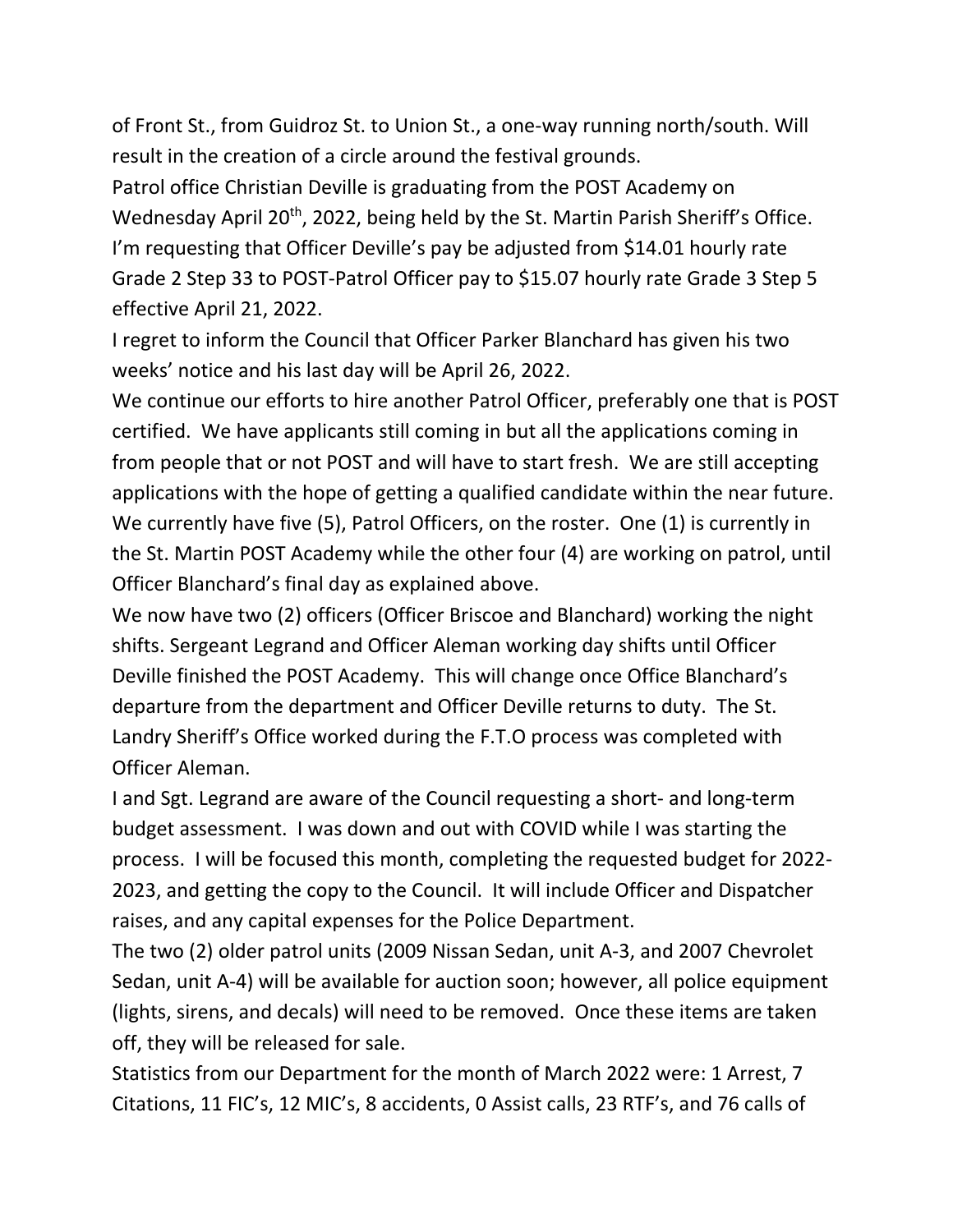service. I would also like to point out that during the month, approximately 50% of the time worked by our officers was spent on routine patrol and taking complaint calls of our town. Also, note that approximately three (3) days during the month were patrolled by the St. Landry Sheriff's Office where their statistics are not included in the above since they report their information directly to the Sheriff's Office.

## **Parks and Recreation—Zelma Jackson (Absent)**

Baseball program has started. A fund raiser will be held in the park for the Beta Club.

### New Business

## **Adopt Millage rate(s) for 2022 General Alimony 5.72 and Water Works 7.00— Mayor Meche**

Mayor Meche read Resolution 5-22 in its entirety.

A Resolution to Adopt the Ad Valorem Millage Rates for General Alimony and Waterworks to be Levied on all Property Subjected to Taxation by the Town of Arnaudville for Tax year 2022.

Jamie Huval motioned to adopt Resolution 5-22 seconded by Debbie Kidder, a roll call vote was taken, Kevin Robin, Yea, Jamie Huval, yea, Debbie Kidder, yea, Suzanne Stelly, yea.

Absent: Cynthia Stelly

Nays: 0

Abstained: 0

## **Etouffee Festival—Debbie Kidder**

This was discussed in the police report.

## **Up-Dates—Mayor Meche**

Mayor Meche reminded everyone about the Mayor's Cook-Off for the Etouffee Festival.

### **Adjourn**

Jamie Huval moved to adjourn the April 19, 2022, meeting seconded by Debbie Kidder, motion passed.

## **Attest:**